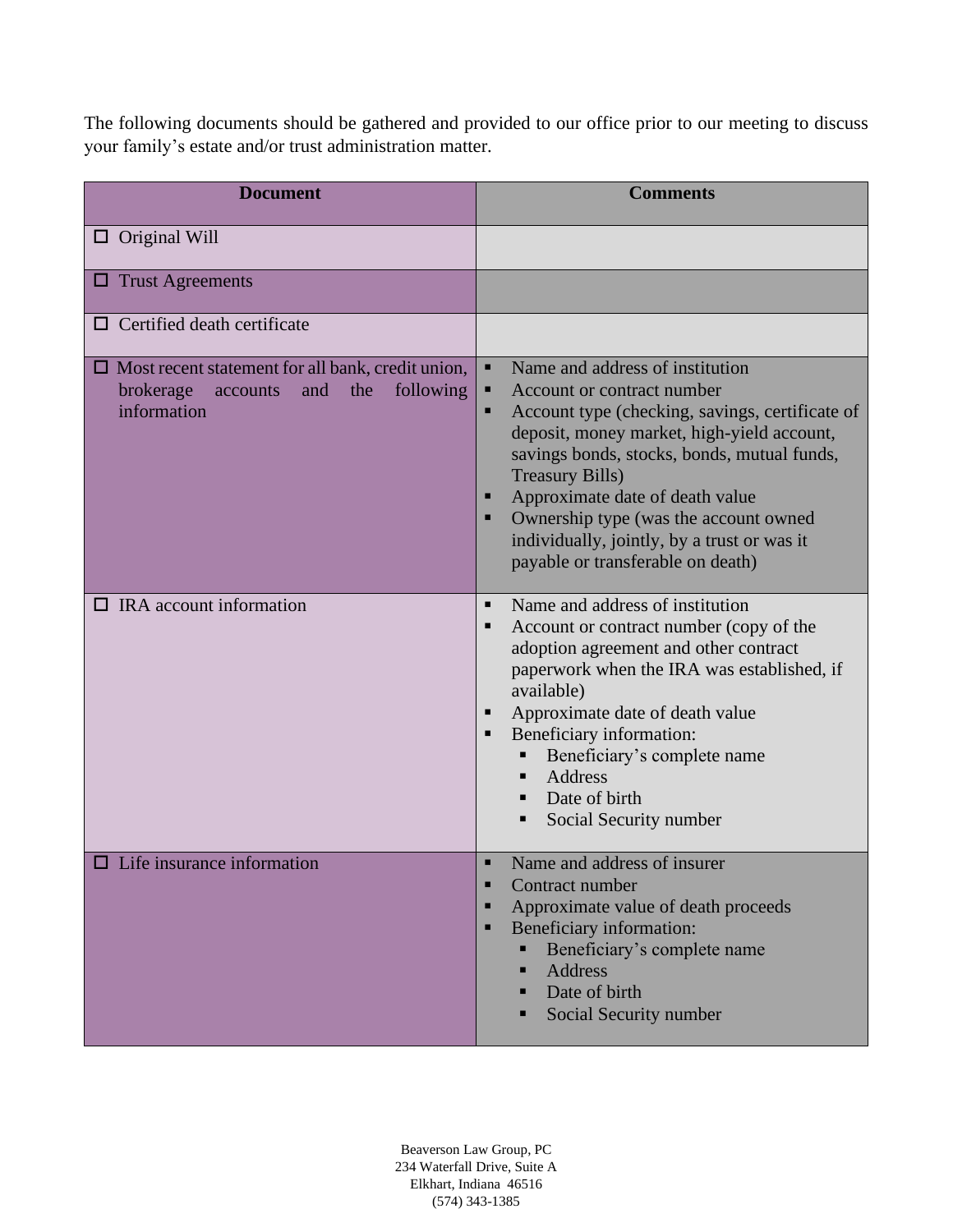| <b>Real Estate deeds</b>                                             | Copy of most recent recorded real estate deed<br>٠<br>for all real property. Examples include the<br>following:<br>Residence / home<br>Rental property<br>■<br>Vacant land<br>Farm land<br>■<br>Time-share interest<br>Real estate located in other states                                                          |
|----------------------------------------------------------------------|---------------------------------------------------------------------------------------------------------------------------------------------------------------------------------------------------------------------------------------------------------------------------------------------------------------------|
| <b>D</b> Personal Property                                           | Examples include the following:<br>п<br>Jewelry<br>Guns<br>■<br>Art<br>п<br>Other collectables                                                                                                                                                                                                                      |
| $\Box$ Motor vehicle title or registration for all<br>vehicles owned | Vehicles include automobiles, RVs, titled or<br>٠<br>registered items and watercraft                                                                                                                                                                                                                                |
| $\Box$ "Other" asset information                                     | Examples include the following:<br>п<br>Long-term care insurance<br><b>Restricted Stock</b><br>Performance Bonus payable<br>Patents<br><b>Trademarks</b><br>Royalties<br>■<br><b>Notes Receivable</b><br>■<br><b>Mortgages Receivable</b><br>Interest in a Trust<br>■<br>Cash on hand<br>■                          |
| $\Box$ Business interests                                            | Closely-held business interests (corporation,<br>٠<br>limited liability company, partnership, sole<br>proprietorship, etc.)<br>Attorney who represents the company<br>٠<br>Tax consultant information (accountant, CPA)<br>п                                                                                        |
| Copies of all bills or debts due and owing                           | Examples include the following:<br>٠<br><b>Utilities</b><br>∎<br>Mortgages<br><b>Medical bills</b><br>∎<br>Most recent homeowner's insurance<br>■<br>invoice<br>Recent real estate tax invoice<br>Credit card invoices<br>■<br>Most recent motor vehicle insurance<br>■<br>invoice<br>Estimated tax payment coupons |

Beaverson Law Group, PC 234 Waterfall Drive, Suite A Elkhart, Indiana 46516 (574) 343-1385